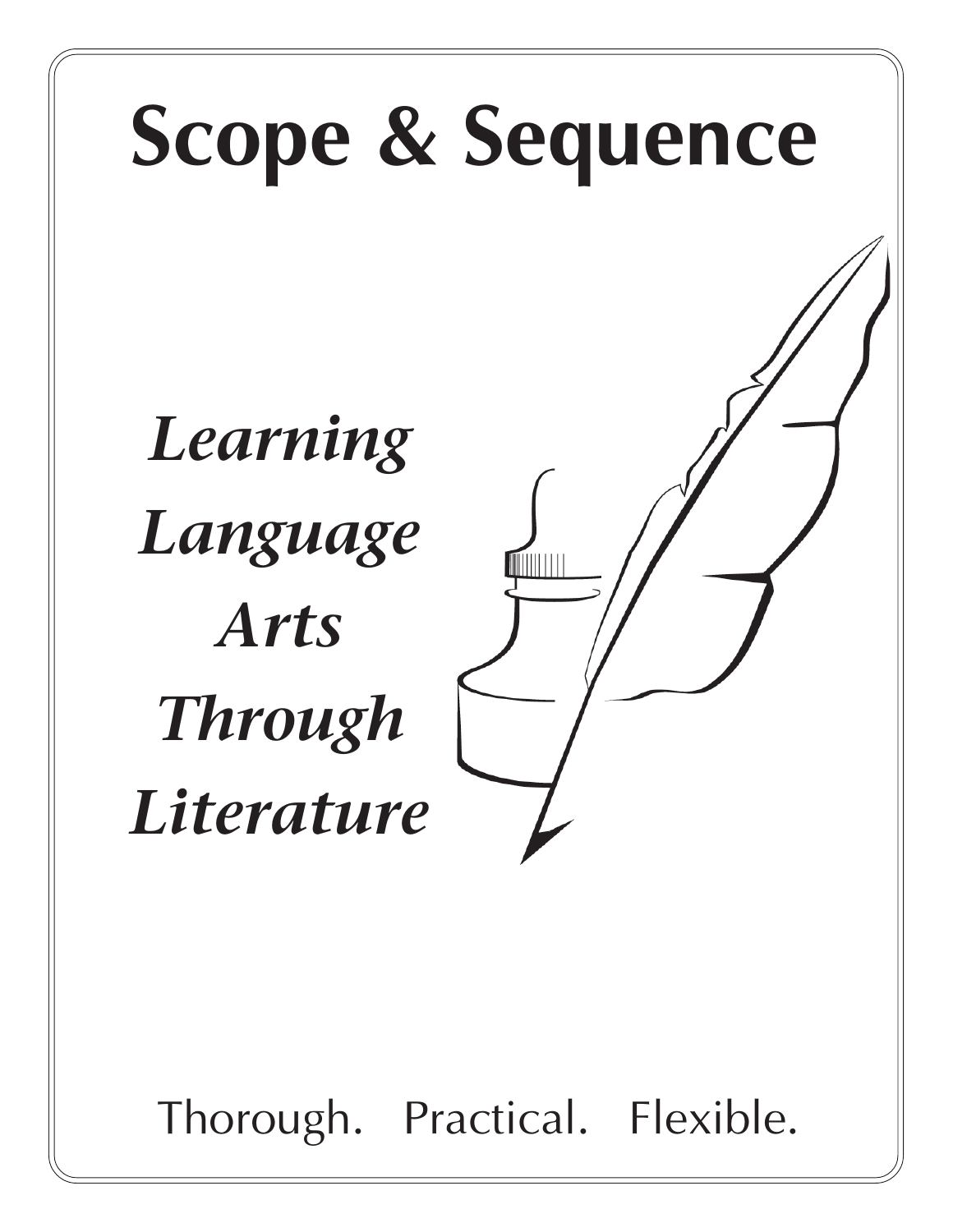# *Learning Language Arts Through Literature?*

*By teaching these skills in the context of literature and writing, your student has the advantage of learning in a highly effective manner that basal programs do not provide.*

*Learning Language Arts Through Literature is an exciting and different approach to language arts learning. Best of all, it has been proven highly effective. Students and teachers love it!*

*Learning Language Arts Through Literature* is a fully integrated language arts program that teaches grammar, reading, spelling, vocabulary, writing mechanics, creative writing, thinking skills, and more.

For example, a basal program may teach adjectives separately from other skills. The student may be asked to fill in blanks with adjectives and circle them in a paragraph. This may give your student a clue about adjectives, but does not translate into his practical use of adjectives in his writing.

In LLATL, your student may read literature passages that use adjectives. He may be asked to read the passage without the adjectives and decide how important they are to the understanding of a story. Another activity may include writing a descriptive sentence/paragraph about a picture using adjectives or rewriting the passage using different adjectives. These activities not only teach language arts skills in addition to adjectives, but your student will incorporate the skills into his everyday writing.

The goal of any language arts program should be to equip the student for a lifetime of communication through the written and spoken word. With LLATL, your student will acquire a deeper understanding and a greater interest in the language arts subjects.

Real books are used in the reading lessons, complete with vocabulary words, discussion questions and a variety of activities. Reading real books instead of basal stories makes reading a joy and begins a lifelong adventure for your student.

All levels are written for a 36 week school year. Grades 1- 9 include a Teacher's Book written in a conversational format making it easy to use with little or no preparation time for the teacher. *Student Activity Books* are available for the 1st - 8th grade. All levels include review activities and assessments.



*See where learning takes you.*

8786 Highway 21 • Melrose, FL 32666 **(352) 475-5757** For sample lessons visit www.commonsensepress.com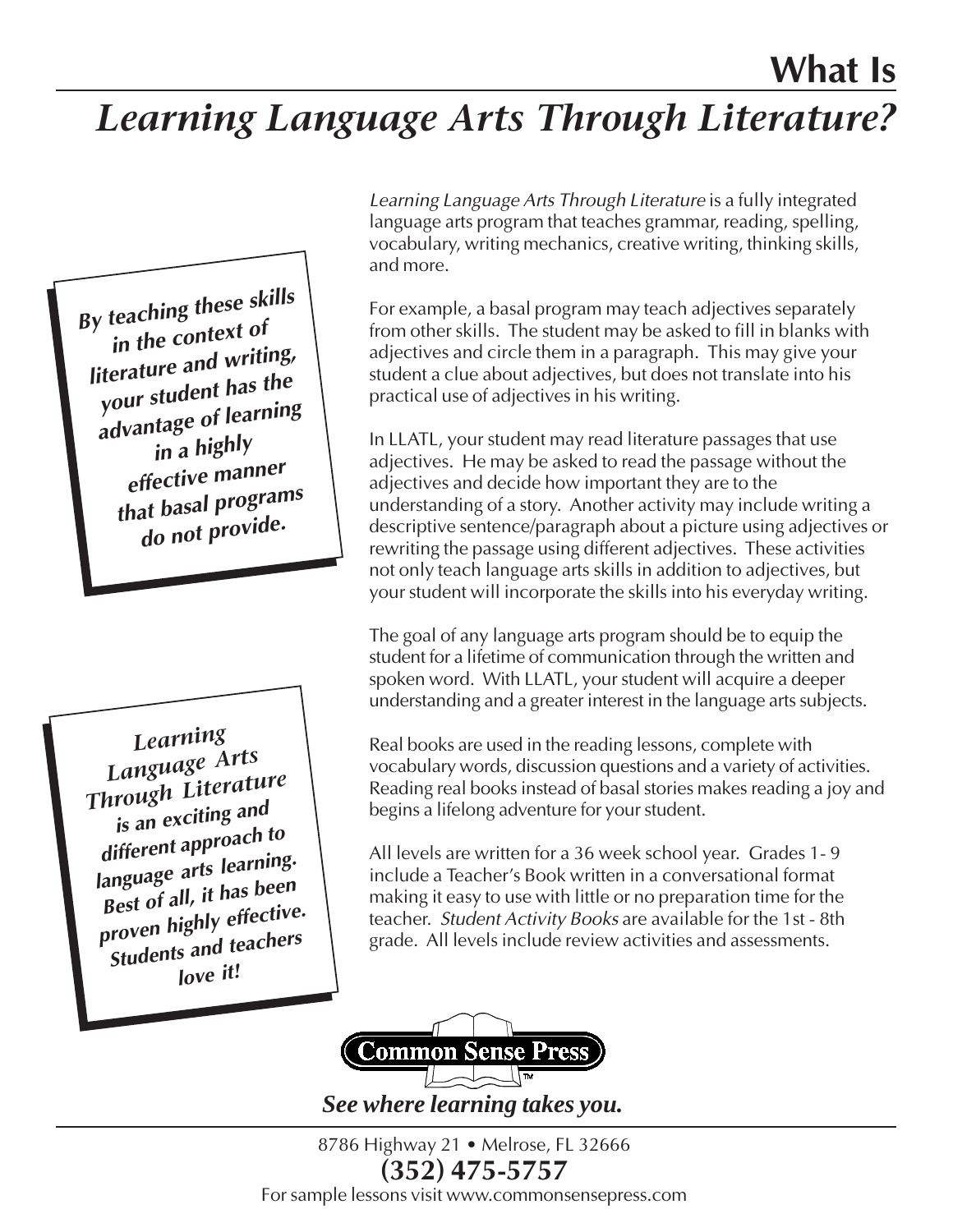# **Frequently Asked Questions About** *Learning Language Arts Through Literature*

### *LLATL looks so simple; is it really effective?*

LLATL is simple for the teacher to use and very effective for the student. Research shows that isolating language arts skills is ineffective in the practical use of them. When the skills are kept in the context of literature and writing they take on new meaning for the student. This method not only gives the student more understanding of the skills, but adds to the retention of them. Our mail indicates that students who once disliked language arts when using a basal program, decided it is their favorite subject when they use *Learning Language Arts Through Literature*.

### *How is spelling integrated into LLATL?*

You have two options for spelling in this program. Your student may use a list of suggested spelling words found in each lesson or choose words from the literature passage. Easy to understand spelling tips give your student the tools he needs to be a better speller. Weekly tests may be given or spelling may be checked during the final dictation lesson.

### *What if my student needs more review of the skills?*

Throughout each level the language arts skills are reviewed on a regular basis. At the end of most weekly lessons there is an optional review activity that provides your student with more practice in any skill covered that week. You may assign him only the sections that he needs to review. Assessments throughout each book help you determine what skills need to be reviewed by your student.

### *Can my student work independently in Learning Language Arts Through Literature?*

Yes. Daily lessons include independent work. The amount of independent work will depend on the student's ability and the grade level. Higher level books have more independent work. Using the *Student Activity Book* will increase the amount of independent work your student can accomplish.

### *What is in the Student Activity Book for LLATL?*

Everything your student needs to complete the program is found in the *Student Activity Book,* including the literature passages, activities, and plenty of space for your student to complete a task. PLUS there are Enrichment Activities found only in the *Student Activity Book*, including word puzzles, analogy lessons, and logic activities.

*"What an improvement over the standard methods of language learning! In this series, students learn from excellent literature how to be better writers and thinkers. I highly recommend it."*

Dr. Ruth Beechick, author of *You Can Teach Your Child Successfully*

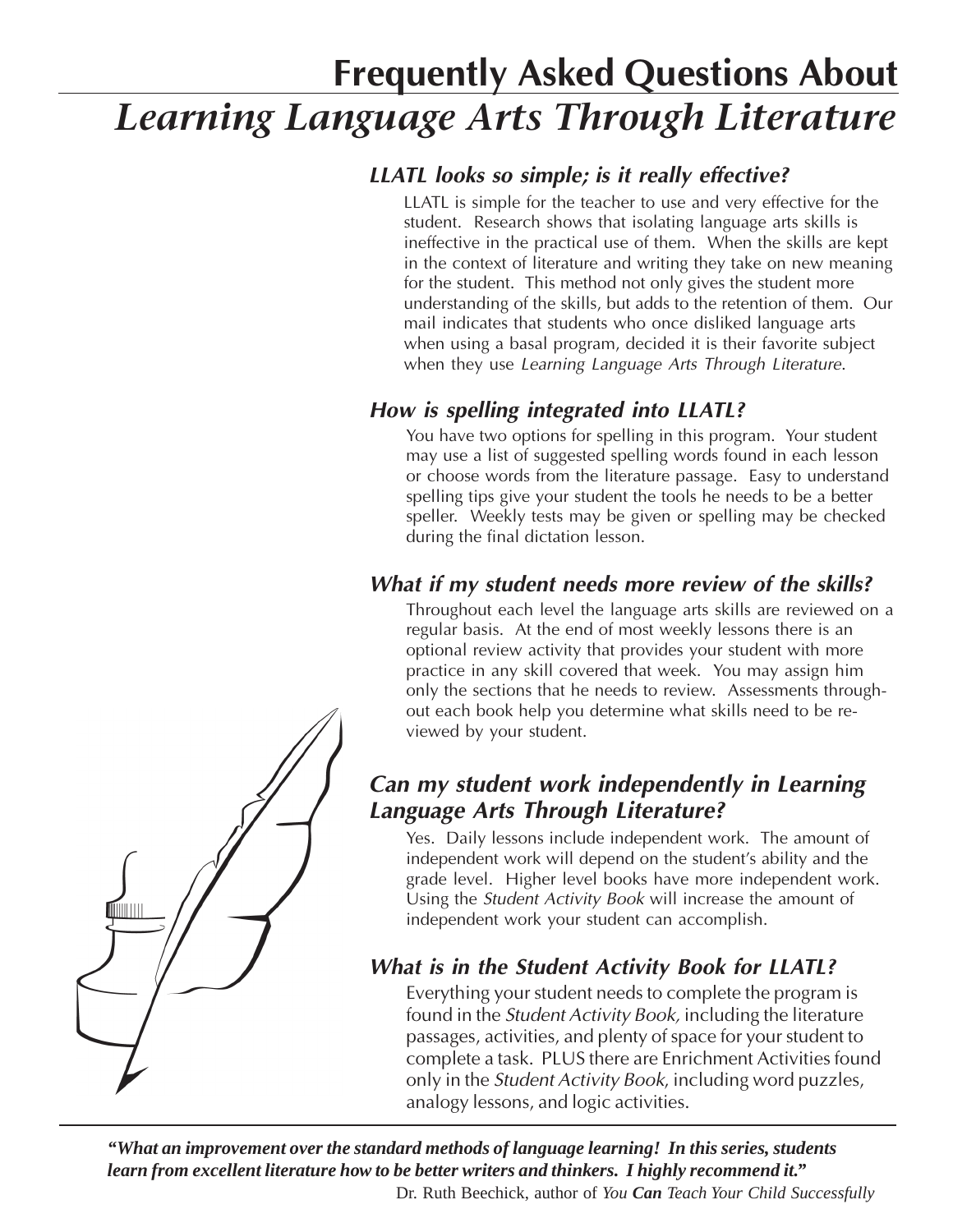#### **Phonics / Spelling**

• auditory discrimination • beginning sounds • blends • consonant sounds • decoding new words • ending sounds • long vowel sounds • short vowel sounds • sight words • silent e • vowel pairs • words families

#### **Reading**

- character development context clues compound words comprehension describing characters dialogue drawing conclusions
- following directions inferences left to right progression maps moral of a story oral reading plot poetry predicting outcome
- reading aloud recalling detail retelling a story rhyme setting types of stories

#### **Grammar**

- adjectives alphabet alphabetical order antonyms apostrophes capitalization exclamation marks homonyms nouns periods plurals
- possessive nouns proper nouns punctuation synonyms verbs

#### **Composition**

• composing sentences • composing paragraphs • composing stories • letter writing • narration • narration based on a picture • writing sentences

#### **Research and Study Skills**

- dictionary encyclopedia library map skills parts of a book: title page, table of contents, author, illustrator, publisher reference skills
- research thesaurus verifying information

#### **Higher Order Thinking Skills**

- alphabetical order categorizing compare and contrast context clues describing details drawing conclusions evaluation of a story
- fact and opinion following directions grouping inferences interpreting illustrations making a list matching memorization ordinal sequencing • patterns • personal application • predicting outcome • real and make-believe • story recall • sequencing

#### **Creative Expression**

- charades choral reading coloring drama drawing illustrating sentences illustrating stories making a book memory game
- narrating from a picture puppets telling a story

#### **Penmanship**

• drawing shapes • lower case letters manuscript • upper case letters manuscript • punctuation • numbers • sentences

# **The Red Book Program - 2nd Grade**

#### **Phonics**

• long vowel sounds • review first grade phonics • **r**-controlled vowels: **ar**,**ear,er**,**ir**,**ur** • root words • short vowel sounds • sounds of: **au**,**augh,** aw,ay,ea,ee,ei,ew,ie,oi,oo,or,ou,ough,ow,oy,ue,ui • sounds of: al,ch,el,le,nd,sh,th,tion,ture,war,wor • sounds of : a,c,g,s,y • silent consonant in:  **ck,dge,gn,igh,kn,mb,ph,tch,wh,ur** • syllabication • suffix sounds • words families

#### **Spelling**

• copying words • games • how to study words • puzzles • review phonics • spelling tips • suffix

#### **Reading**

- cause and effect character development compound words comprehension context clues dialogue discussion of context
- •drawing conclusions facts fiction illustrations main idea nonfiction onomatopoeia opinion oral reading ordinal numbers
- plot poetry reading aloud real and make-believe recalling detail rhyme setting summary syllables

#### **Grammar**

- adjectives alphabetical order antonyms apostrophes articles capitalization commas common noun comparative adjective
- conjunctions contractions days of the week declarative sentences exclamation marks exclamatory sentences homonyms
- hyphen interrogative sentences irregular nouns months of the year nouns number words past tense periods plural nouns
- possessive nouns predicate prefix: **un** present tense pronouns proper nouns question marks quotation marks singular noun
- subject suffixes: **ed,er,est,ful,ing,ly,y** superlative adjectives synonyms verbs

#### **Composition**

• address • copying literature • creative writing • dates • descriptive writing • editing • invitations • letter writing • list • narration • paragraph • recording information • report • writing from dictation

#### **Research and Study Skills**

• atlas • dictionary • encyclopedia • library • map • parts of a book • parts of a story • survey • thesaurus • timeline

#### **Higher Order Thinking Skills**

- alphabetical order calendar categorizing compare and contrast context clues describing details drawing conclusions
- evaluation of a story following directions grouping inferences interpreting illustrations making a list matching memorization
- ordinal sequencing patterns personal application predicting outcome real and make-believe retelling a story story recall
- sequencing

#### **Creative Expression / Games**

• book making • bingo • calendar • card making • diorama • drama • illustrating • interpreting illustrations • poetry • nature walk • oral presentation • pantomime • plays • puppetry • riddles

#### **Penmanship**

• lower case letters manuscript • upper case letters manuscript • numbers • punctuation • sentences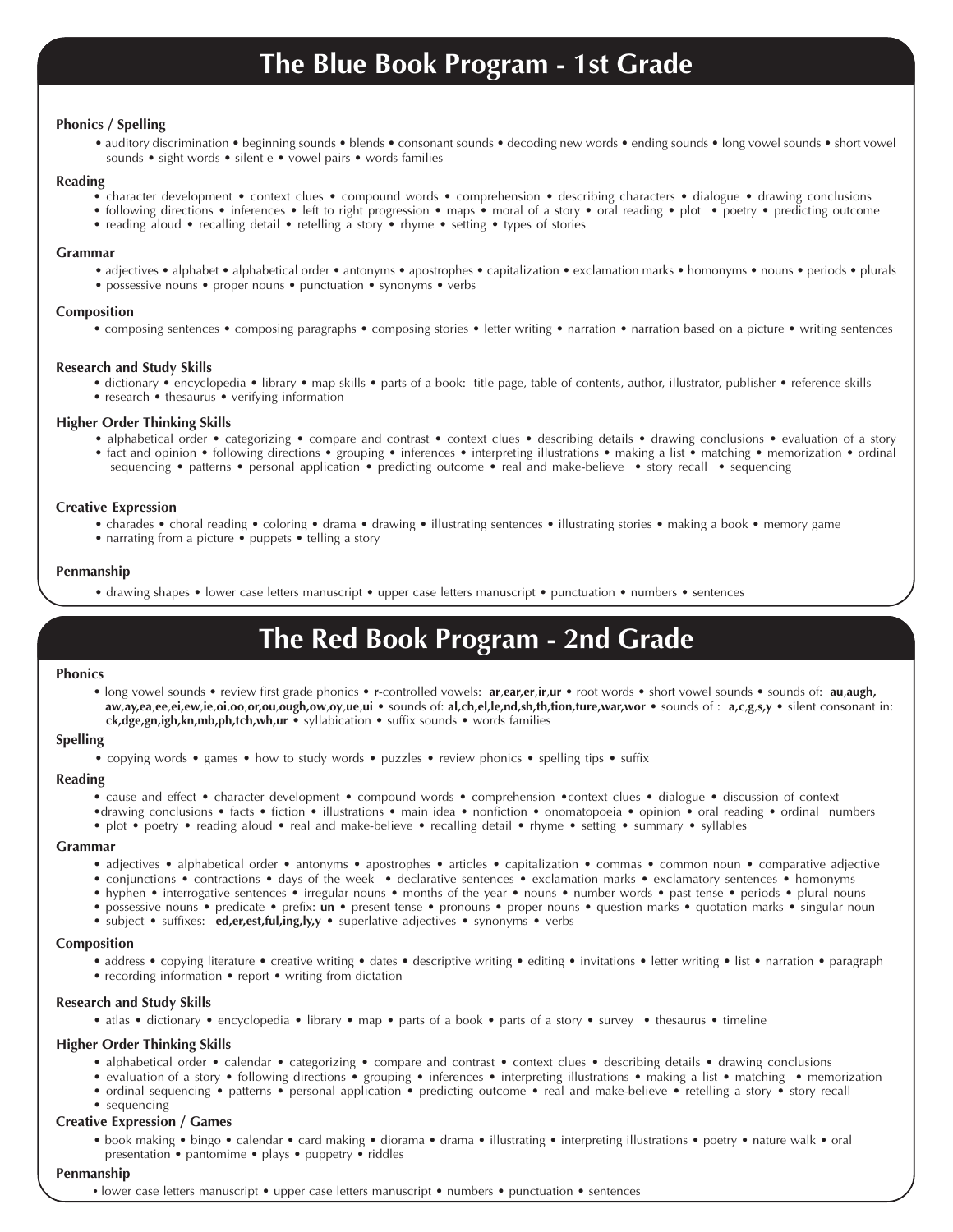# **The Yellow Book Program - 3rd Grade**

#### **Phonics**

• root words • sounds of: **igh**,**ed,er**,**ar**,**or**,**le**,**el**,**al**,**ng**,**tion**,**kn** • suffixes • syllables

#### **Spelling**

 • copying words • how to study words • review activity • spelling tips: **al,ai,ar,ay,ea,ear,ee,el,er,ew,ie,igh,ir,kn,le,oi,oo,or,ou,ough,ow,ue,ur,wh,wr,** • weekly word list

#### **Reading**

• base or root words • biography • cause and effect • characters • chart reading • choral reading • compare and contrast • compound words • comprehension • discussion of content • fact and opinion • fiction • figurative language • lines of play • main idea • nonfiction • optional literature links on: *The White Stallion, Madeline, Meet George Washington, The Courage of Sarah Noble* • plays • poetry • predicting outcome • recalling detail • rhyme • similes • suffixes • syllables • vocabulary

#### **Grammar**

- antonyms adjectives adverbs antonym apostrophes articles capitalization colon commas comparative adjectives complete sentences • compound subjects • conjunctions • contractions • declarative sentences • determiners • homonyms • irregular words • nouns
- parentheses past tense periods plural nouns plural possessive nouns possessive nouns predicate present tense pronouns proper nouns • quotation marks • quotations • singular nouns • singular possessive nouns • subjects • suffix: **ed,er,ful,ing** • synonyms • verbs

#### **Composition**

- copying literature descriptive writing editing envelope friendly letter indentations journaling list making main idea paragraph
- phrases report sentences similes title verse writing from dictation

#### **Research and Study Skills**

- alphabetical order charts and graphs dictionary encyclopedia library map skills newspaper telephone book research skills
- thesaurus timeline

#### **Higher Order Thinking Skills**

• alphabetical order • cause and effect • compare and contrast • directions (N,S,E,W) • drawing conclusions • following directions • graphs and charts • listening skills • matching • memorization • reporting • retelling a story • same and different • sequencing

#### **Creative Expression / Games**

• choral reading • codes • collage • drama • illustrating • match-ups • oral presentation • pantomime • plays • poetry • puzzles • riddles

#### **Penmanship**

• beginning cursive—lower case letters • beginning cursive—upper case letters • connecting cursive letters

### **The Orange Book - 4th Grade**

#### **Spelling**

• adding suffixes to words ending in: silent **e,y,ch,sh,s,z,x** • copying words • how to study words • spelling tips: **ch,dge,ear,er,ie,ir,ou,ow,sh, tch,ur** • words ending with: **ss,ff,zz •** vowel rules

#### **Reading**

- a Book Study Unit on: *Boxcar Children, Wright Brothers, Benjamin Franklin, The Sign of the Beaver* antonyms autobiography biography
- cause and effect character sketch comprehension discussion of content homonyms parts of a story poetry recalling detail silent / oral reading • similes • syllables • synonyms • vocabulary

#### **Grammar**

- abbreviations action verbs adjectives adjectives in comparison adverbs antecedents antonyms apostrophes articles base or root words • capitalization • commas • common nouns • complete sentences • complete subjects • compound sentences • compound subjects • compound verbs • conjunctions • contraction • dates • exclamation marks • fragment • helping verbs • homonyms • initials
- interjections irregular verbs nouns periods plural nouns plural possessive nouns predicate preposition prepositional phrase
- pronouns proper nouns question marks quotations simple subjects singular nouns singular possessive nouns suffixes title of a book • verbs • verb phrases • verb tenses

#### **Composition**

- advertisements bibliography book making business letter character sketch copying literature descriptive writing dialogue editing
- envelopes first person friendly letter indention journals list writing map making newsletter note taking paragraph poetry
- report writing sentences sentence types story writing summary writing an ad writing directions writing from dictation

#### **Research and Study Skills**

- advertisements alphabetical order atlas decision making dictionary encyclopedia following directions guide words interview
- library map study newspaper note-taking parts of a book poetry memorization research skills table of contents thesaurus

#### **Higher Order Thinking Skills**

• compare and contrast • decision making • fact and opinion • following directions • sequencing events • decision making • memorization

#### **Creative Expression**

• book making • illustrating poetry • recitation • rhyme • rhythm • story writing • writing an ad • writing poetry— cinquain, concrete, couplet, haiku, limerick, prose

#### **Penmanship**

• copying passages • writing final drafts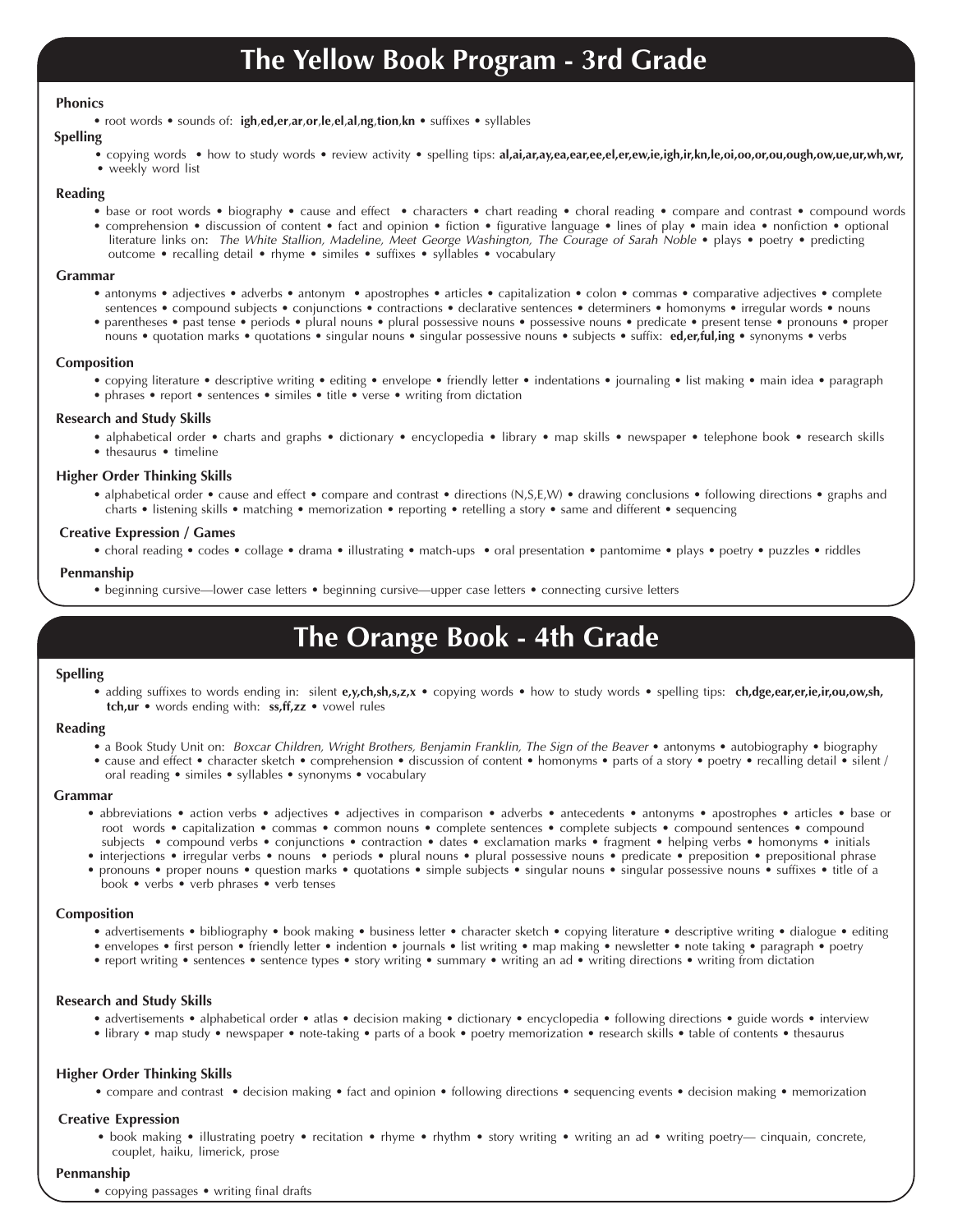# **The Purple Book - 5th Grade**

#### **Spelling**

• adding suffixes • copying words • plurals of irregular words • plurals of words ending in: **ch,f,fe,o,s,sh,x,y,z** • spelling tips: **ai**,**ck**,**ear,el,er**,**gh**,  **gn**,**ie,igh,ir,kn,le,ou,ough,ow,sion,tion,ture,ur,wor** • words ending in **f,l,s,z** • studying words • syllabication • vowel pairs: **ai**,**ie**,**ou**,**ow**

#### **Reading**

- a Book Study Unit on: *Farmer Boy, The Trumpet of the Swan, Meet Addy, Caddie Woodlawn* accent biography character sketch • characters • choral reading • compound words • conclusion • conflict • drawing conclusions • dialect • exaggeration • facts • figurative language • folk tale • introduction • legend • meter • opinion • plot • poetry • point of view • problem solving • quotations • comprehen
- sion rhyme rhyme scheme root or base words setting similes skim and scan solution summary supporting sentences • syllables • tall tale • topic • topic sentences • vocabulary

#### **Grammar**

- action verbs adjectives adverbs antecedents antonyms apostrophes base or root words being verbs capitalization commas
- common nouns comparative adjectives complete predicate complete sentences complete subjects compound sentences
- compound subjects compound verbs conjunctions contractions dates declarative sentences direct address double negative
- exclamation marks exclamatory sentences fragment helping verbs homonyms hyphen interjections interrogative sentences
- irregular verbs irregular words italics nouns number words past tense periods plural possessive nouns plural nouns plurals
- of irregular words possessive nouns prefix preposition present tense pronouns proper nouns question marks quotations
- regular verbs simple subjects singular nouns singular possessive nouns suffixes verbs verb phrases verb tense

#### **Composition**

- copying literature character sketch descriptive writing dialogue writing editing envelope exaggeration figurative language
- indentation letter writing list making outlines paragraph parts of a letter reporting rhyme summary supporting sentences
	- tall tales topic topic sentences writing poetry writing from dictation

#### **Research and Study Skills**

- atlas Bible references dictionary encyclopedia family tree globe guide words interview list making newspaper outline
- proofreading reporting research skim and scan thesaurus timeline

#### **Higher Order Thinking Skills**

• analogy • decision making • directions • facts • memorization • narration • opinion • sequencing events

#### **Creative Expression / Games**

• choral reading • family tree • interviewing • memorizing • meter • poetry • rhyme • role playing • scheme • speech making

#### **Penmanship**

• copying passages • writing final drafts

# **The Tan Book - 6th Grade**

#### **Spelling**

• adding suffixes **-able,ance,ant,ence,ent,ible,sion,tion** • adding prefixes • compound words • contractions • copying words • double consonants • plurals of irregular words • plural rules • spelling rules for: **ck**,**dg,ear,er,gn,ie,igh,ir,kn,ou,ough,ow,ur,wor,wr** • spelling rules for changing: **f** to **v**,  **y** to **i** • studying words • syllabication

#### **Reading**

- a Book Study on: *Carry On, Mr. Bowditch, The Bronze Bow, Big Red, The Horse and His Boy* alliteration autobiography biography bound base • choral reading • climax • comprehension • conflict • context clues • couplet • dialect • dialogue • discussing content • duolog • end rhyme • etymology • exposition • fable • falling action • fiction • first person • foreshadowing • free base • internal rhyme • irony • mood
- narrator news story personification plot poetry point of view prose reciting poetry repetition resolution rhyme scheme rising
- action second person speech stanza syllables third person topic sentences triplet vocabulary word analogy

#### **Grammar**

- adjectives adverbs antecedents antonyms apostrophes articles being verbs capitalization colon commas common nouns
- comparative adjectives complete predicate complete sentences complete subjects compound sentences compound subjects compound verbs • compound words • conjunctions • contraction • declarative sentences • dependent clause • direct address • direct object • direct quotation
- double negative exclamation marks exclamatory sentences fragment helping verbs homonyms hyphen imperative sentences
- independent clause interjections interrogative sentences irregular verbs linking verbs nouns object of the preposition parts of speech
- periods possessive nouns possessive pronouns predicate adjectives prefix preposition prepositional phrase principal parts of verbs
- pronouns proper nouns question marks quotation marks regular verbs semicolon simile simple predicate simple subjects
- subject/verb agreement suffixes superlative adjectives syllables synonyms titles transitional words underlining verbs verbs phrase • verbs tense

#### **Composition**

- advertisement bibliography biography business letter caricature character sketch circle words picture closing paragraph closing sentences• creative writing • dialogue • duolog • essay • figurative language • first draft • first person • friendly letter • journal • main idea
- mood news story opening paragraph outline paragraph paraphrase personification plagiarism poetry prose research similes
- summary supporting detail supporting sentences thesis statement titles topic topic sentences types of sentences writing a fable
- writing dialogue writing instructions

#### **Research and Study Skills**

- alphabetical order Bible translation Caldecott Award Dewey Decimal System dictionary encyclopedia etymology illustration
- interview library map skills Newbery Award news story organizing thought research sequence thesaurus timeline

#### **Higher Order Thinking Skills**

• analogies • circle word pictures • conducting research • context clues • giving directions • memorization

| <b>Creative Expression</b>                      | Penmanship                        |
|-------------------------------------------------|-----------------------------------|
| • creative writing • oral presentation • poetry | • copying passages • final drafts |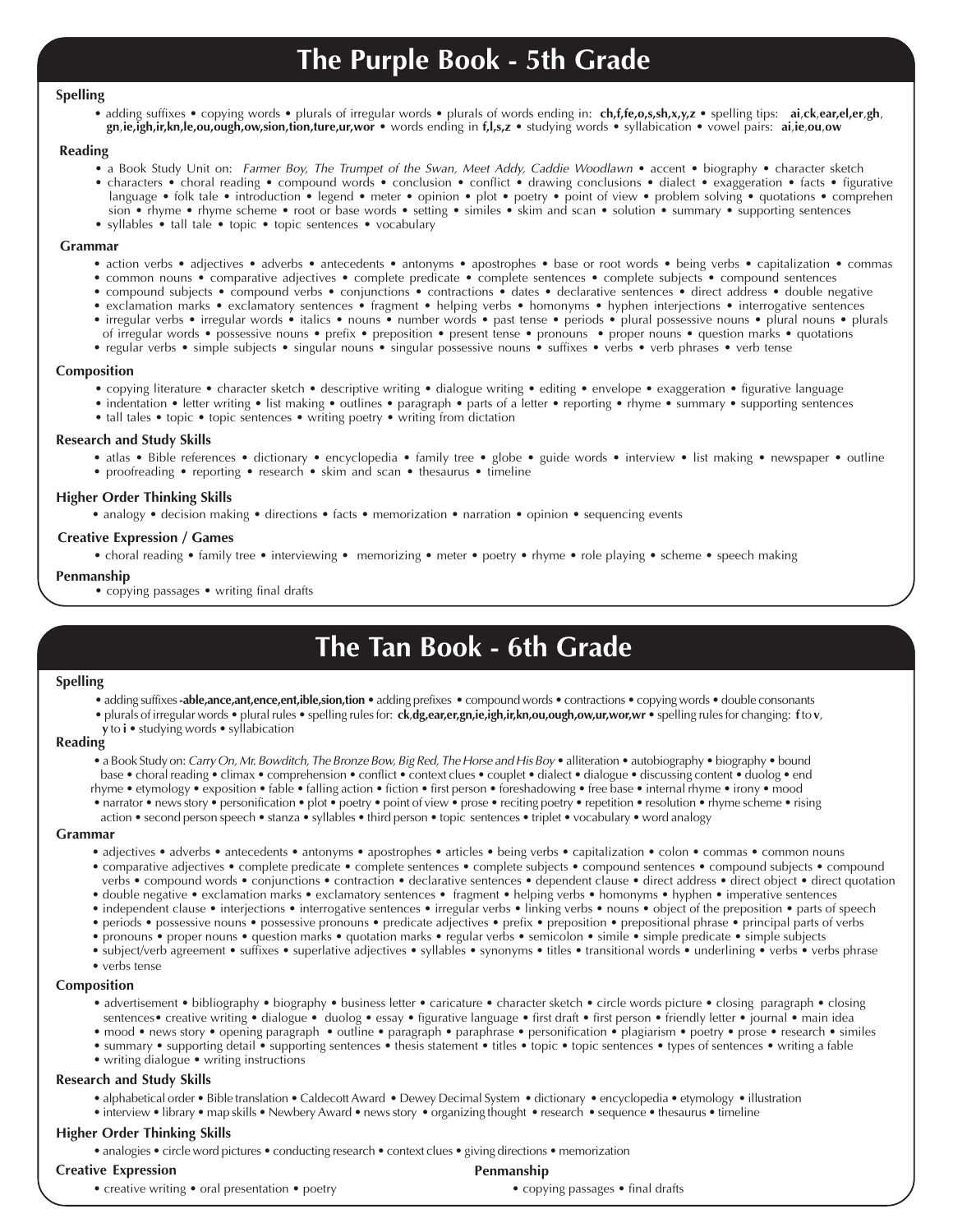# **The Green Book - 7th Grade**

#### **Spelling**

• adding **s** to words: ending in **o**,**f**,**fe •** adding suffixes • compound words • copying words • double consonant rules • spelling tips:  **ck**,**dge,ew,ff,gn,ie,kn,ll,sion,ss,tion,ture,ue,zz**

#### **Reading**

- a Book Study Unit on: *Star of Light, Adam and His Kin, Much Ado About Nothing*  accent analogy Base or root words book reports
- character development cinquain cliché climax comedy and tragedy comprehension conflict dialogue diamante fact
- figurative language haiku historical fiction imagery implied metaphor internal rhyme limerick malapropism map skills
- memorization metaphor mood narration opinion personification persuasive writing plot Psalms recitation rhyme
- scheme rhythmic foot setting similes suffixes syllables

#### **Grammar**

- abbreviations adjectives adjectives phrase adverbs adverb phrases antecedents apostrophes articles being verbs
- capitalization commas common and proper nouns comparative adjectives complete predicate complete subjects compound
- modifiers compound phrases compound sentences compound subjects compound verbs conjunctions dependent clause
- determining direct object diagramming dialogue dictionary direct object exclamation marks gerund graphs guide words
- helping verbs hyphen homonyms indirect object infinitive initials interjections intransitive verbs irregular nouns irregular verbs • linking verbs • map skills • nouns • number words • object of the preposition • participle phrases • periods • plural possessive nouns • possessive pronouns • predicate adjectives •predicate nominative • preposition • prepositional phrases • pronouns • qualifiers
- question marks quotations regular verbs sentences simple sentences simple subjects singular possessive nouns split quotation • superlative adjectives • titles • transitive verbs • verbs • verb phrase • verb tense

#### **Composition**

- analogy bibliography book review character sketch characters climax conflict contrast drafts: first and final editing
- first person graphs introduction mood narration note-taking outline paragraph persuasive writing plot poetry point of view • pre-writing • research • resolution • revising • second person • setting • theme • supporting sentences • synonyms • theme
- thesis statement third person title page topic topic sentences transitional words

#### **Research and Study Skills**

• bibliography • encyclopedia • outline • research • thesaurus

#### **Higher Order Thinking Skills**

• charts • family tree • graphs • memorization • timeline • understanding sentence parts

#### **Creative Expression**

- clichés imagery oral presentation poetry: cinquain, diamante, free verse, haiku, limerick, meter, structural poem personification
- recitation rhyme scheme similes

#### **Penmanship**

• copying passages • writing final drafts

### **The Gray Book - 8th Grade**

#### **Spelling**

• copying words • spelling rules • studying words

#### **Reading**

- a Book Study Unit on: *Across Five Aprils, A Lantern in Her Hand, Eric Liddell, God's Smuggler* alliteration assonance clichés
- comparing comprehension consonance figurative language historical fiction literature appreciation metaphor meter
- narration persons 1st, 2nd, 3rd poetry appreciation prose rhyme scheme roots similes silent/oral reading suffixes

#### **Grammar** • vocabulary

- action verbs adjective clauses adjectives adverbs adverb clauses antecedents antonyms apostrophes articles capitalization
- commas common nouns comparative adjectives complement complete predicate complete sentences complete subjects
- compound predicate nominative compound sentences conjunctions coordinating conjunctions declarative sentences demonstrative pronouns • dependent clause • direct object • exclamatory sentences • gerunds • helping verbs • imperative sentences • incomplete sentences • independent clause • indirect object •infinitive phrases • infinitives • interrogative pronouns • interrogative sentences
- intransitive verbs introductory phrase irregular verbs linking verbs nouns clause nouns object of a preposition objective pronouns
- parenthetical phrase participial phrase participles personal pronouns persons 1st 2nd 3rd plural nouns possessive nouns
- possessive pronouns predicate predicate adjectives predicate nominative preposition• prepositional phrase problem words pronouns
- proper nouns punctuation quotations regular verbs relative pronouns semicolon sentence length simple predicate simple subjects • speech tags • subjects • subjective pronouns • subordinating conjunctions • synonyms • transitive verbs • types of sentences • verbs
- verbs tenses

#### **Composition**

- alliteration autobiography biblical fiction biography business letter cause and effect paper character sketch cinquain • combining sentences • compare and contrast paper • comparison • descriptive paragraph • developing a writing plan • diamante • final draft • first draft • formal and informal writing • friendly letter • interviews • limerick • metaphors • narrative paper • narrative paragraph
- non-standard English ordinal numbers paraphrase parts of a letter persuasive paper proof reading reports research paper
- revision riddle poems sentence construction standard English structural poetry supporting an opinion thesis statement topic
- outline topic sentences types of sentences writing a story with a moral writing dialogue

#### **Research and Study Skills**

- bibliography concordance encyclopedia gathering sources interviewing listening skills memorization note-taking outlines
- research revision writing plan

#### **Higher Order Thinking Skills**

• memorization • outline • vocabulary study • word parts

**Creative Expression**

• creative writing • poetry • prose